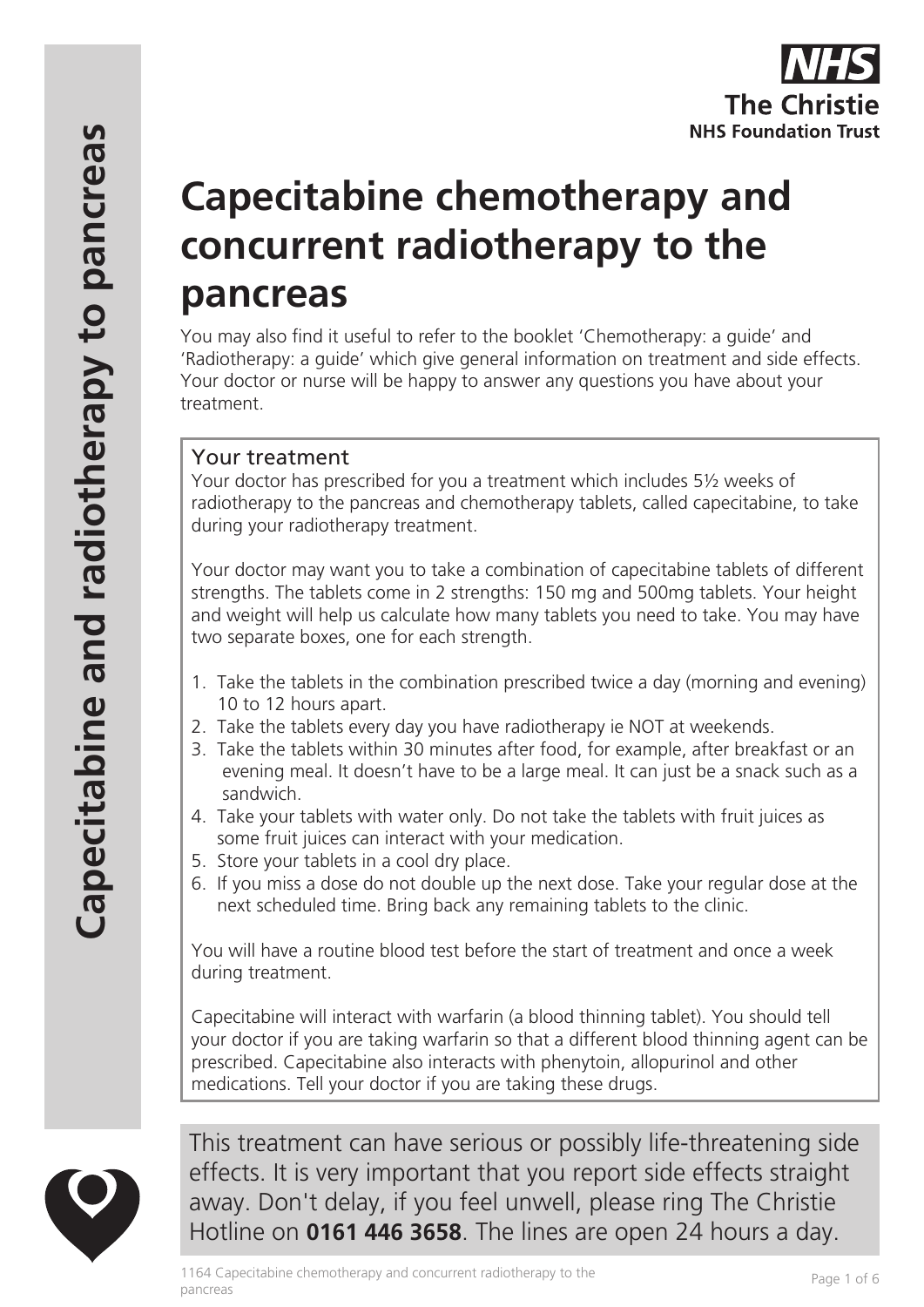# Increased risk of serious infection

You are vulnerable to infection while you are having chemotherapy. Minor infections can become lifethreatening in a matter of hours if left untreated. Symptoms of infection include fever, shivering, sweats, sore throat, diarrhoea, discomfort when you pass urine, cough or breathlessness. We recommend that you use a digital thermometer so you can check your temperature. You can buy one from your local chemist.

#### If you feel unwell, you have symptoms of an infection or your temperature is above 37.5ºC, or below 36ºC contact The Christie Hotline straight away.

#### Radiotherapy

Radiotherapy involves aiming high energy X-rays at the tumour in order to kill cancer cells. The radiotherapy treatment is carefully planned to try and control tumour growth and keep side effects to a minimum. Please ask your doctor any questions you may have concerning the side effects of radiotherapy or your treatment regimen.

#### Flu vaccinations

#### Is it alright for me to have a flu jab during the time I'm having chemotherapy?

It's safe to have a flu jab, but depending on the sort of chemotherapy you have had, it may not give quite as much protection against infection as usual. Some patients may need two vaccinations. However, if you you're thinking of having any other vaccinations, do check with your Christie doctor first, because some vaccines should be avoided.

#### Possible side effects

Chemotherapy and radiotherapy can cause many different side effects. Some are more likely to occur than others. Everyone is different and not everyone gets all the side effects. Most side effects are usually temporary, but in some rare cases they can be life-threatening. It is important to tell your hospital doctor or nurse about any side effects so they can be monitored and, where possible, treated.

# Common side effects (more than 1 in 10)

#### • Redness and soreness of skin in the radiotherapy treatment area

Some people may have a skin reaction while they are having radiotherapy. You may find that the skin in the treatment area becomes red, sore and itchy. The severity of this reaction varies and depends on skin type (pale or darker skin) and the area being treated. Let your radiographer know if you have any redness or pain in the area being treated. They will be able to advise you on how to look after the skin.

#### • Diarrhoea

Diarrhoea is a fairly common side effect of your treatment. If you have watery diarrhoea you should immediately take the anti-diarrhoea treatment that the doctor has prescribed for you. This is the loperamide dispensed by The Christie pharmacy. Follow the doctor's instructions **EXACTLY**: Take 2 loperamide capsules as soon as the first liquid stool occurs. Then take one capsule with each liquid loose stool. (Maximium loperamide in a day is 8 capsules).

If you continue to have more than 4 additional bowel movements a day (or an increase compared to pre-treatment) or bowel movements at night, please ring The Christie Hotline for advice.

## • Fatigue (tiredness)

Some chemotherapy may make you feel tired and lacking in energy. It can be frustrating when you feel unable to cope with routine tasks. If you do feel tired, take rest and get help with household chores. If necessary, take time off work. Gentle exercise such as walking can be beneficial.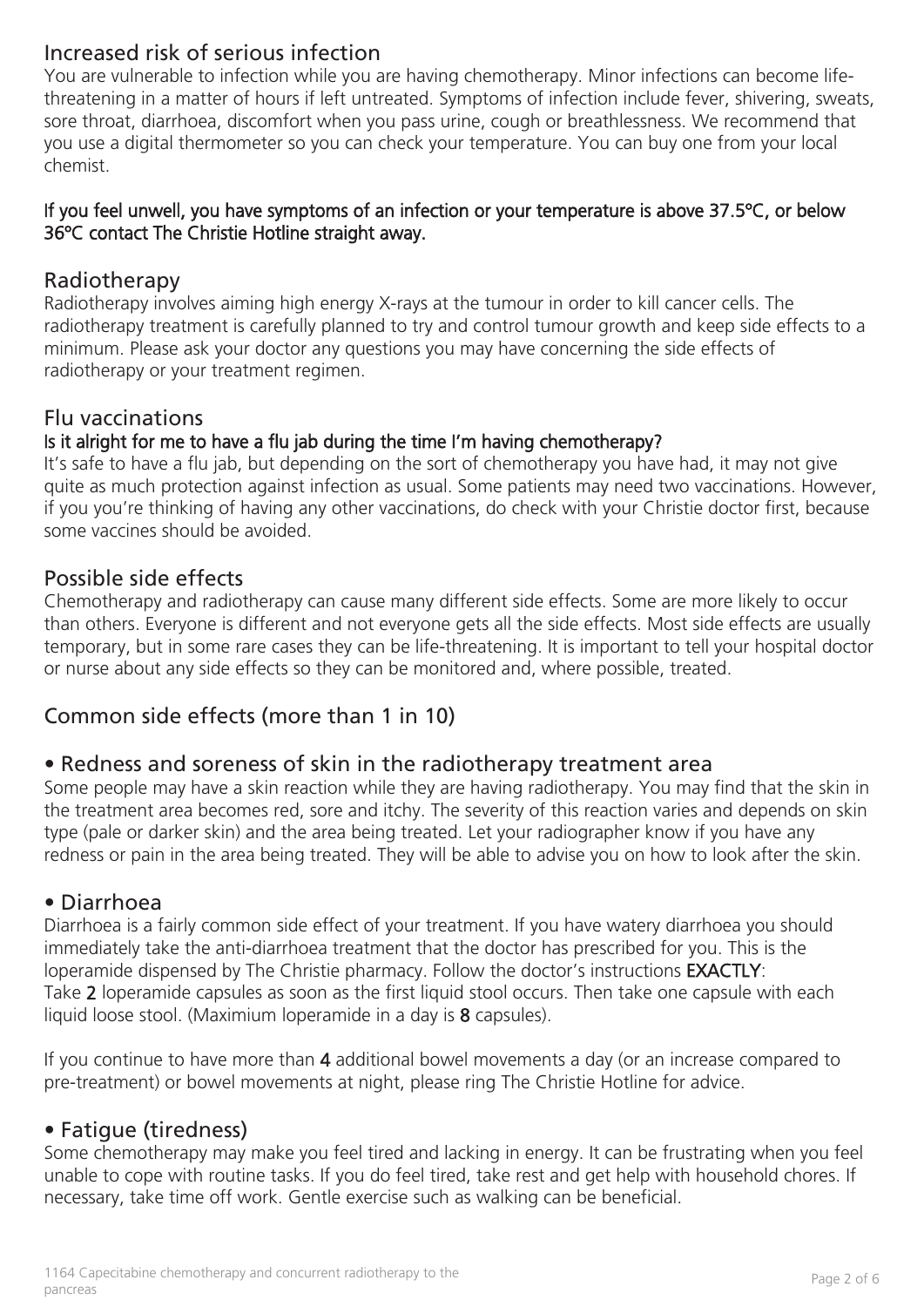## • Nausea and vomiting

A common side effect of your treatment is vomiting. If you vomit please tell your radiographer, doctor or nurse at the hospital. They will be able to give you advice about controlling this. It is important to try and eat regular healthy meals to maintain your energy.

#### • Indigestion

This often occurs with radiotherapy to the pancreas. Please let the team know if it is a problem and treatment can be prescribed.

# Uncommon side effects (less than 1 in 10)

#### • Sore mouth

Your mouth may become sore or dry, or you may notice small mouth ulcers during this treatment. Drinking plenty of fluids and cleaning your teeth regularly and gently with a soft toothbrush can help to reduce the risk of this happening. We can prescribe a mouthwash for you to use during treatment. You can dilute this with water if your mouth is sore. Ask your doctor or nurse for further advice. There is also general mouth care information in the chemotherapy booklet. If you continue to have a sore mouth, please contact The Christie Hotline.

## • Sore hands and feet (PPE - palmar-plantar erythema)

The skin on your hands and feet may become very dry, red and sore with some cracking. Please tell your radiographer, doctor or nurse if this happens. Cream can be given which can help. Your chemotherapy dose may need to change. Try to keep your hands and feet cool and if possible, uncovered. Ring The Christie Hotline if you have any concerns.

## • Anaemia (low number of red blood cells)

While having this treatment you may become anaemic. This may make you feel tired and breathless. Let your doctor or nurse know if these symptoms are a problem. You may need a blood transfusion.

#### • Bruising or bleeding

This treatment can reduce the production of platelets which help the blood clot. Tell your doctor if you have any unexplained bruising or bleeding, such as nosebleeds, bloodspots or rashes on the skin, and bleeding gums. You may need a platelet transfusion.

## • Watery eyes

Your eyes may also water. Often, this will improve in time and needs no specific treatment. If you have ongoing symptoms, please discuss this with your doctor.

# Serious and potentially life threatening side effects

In a small proportion of patients chemotherapy can result in very severe side effects which may rarely result in death. The team caring for you will discuss the risk of these side effects with you.

## • Testing for DPD deficiency

The body makes enzymes which break down chemotherapy so that chemotherapy doesn't build up in the body and cause severe side effects. A very small percentage of the population (approximately 1 in 20), either don't produce or produce less of an enzyme called DPD which would normally break down the chemotherapy drugs 5FU and Capecitabine. Thisis called DPD deficiency. Reduced production of DPD is not an issue in day-to-day life, but it might mean that some patients experience severe and sometimes life-threatening side effects after 5FU or Capecitabine chemotherapy is given. Patients with DPD deficiency are more likely to develop severe mouth ulcers and diarrhoea and very low blood counts increasing vulnerability to life threatening infections.

In order to check that is is safe for you to have this treatment, your team will arrange a one-off blood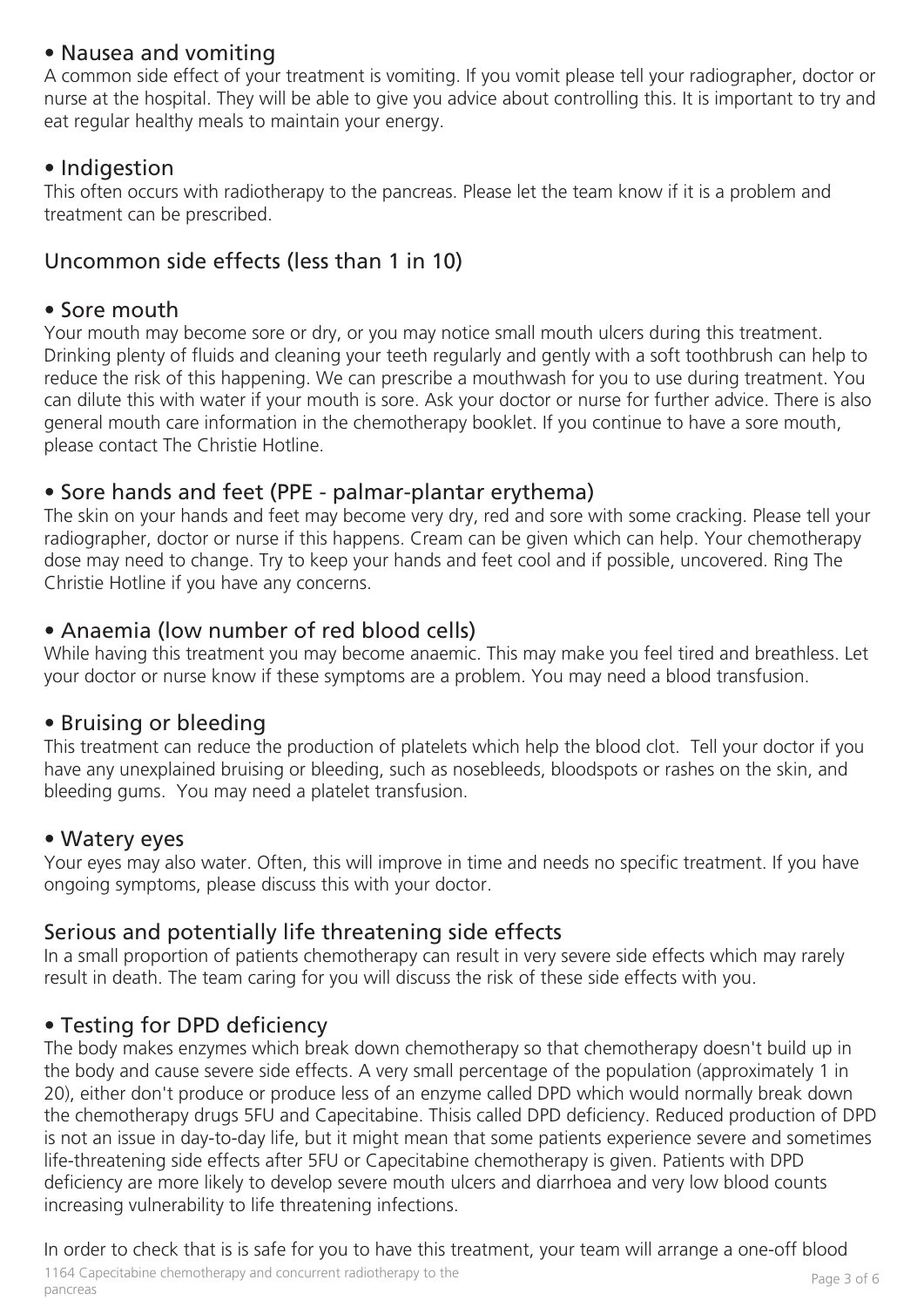test. This test checks for some of the commonest abnormalities which can cause DPD deficiency. Your medical team will discuss the test results with you and can confirm whether you will be able to go ahead with your planned chemotherapy, or whether any changes need to be discympsomussed.

Although DPD testing identifies many patients who are at risks of severe side effects from 5FU and Capecitabine, it does not identify all at risk patients. Severe and sometimes life-threatening side effects can occur in patients who have had a normal test result. Therefore it is important that patients receiving chemotherapy monitor their symptoms carefully and contact The Christie Hotline if they become. unwell.

## • Chest pain or stroke (Warning!)

A small number of patients receiving capecitabine can experience chest pain (angina) or rarely have a heart attack. Extremely rarely this may lead to death. Other complications such as stroke or mini-stroke can happen but are exceptionally rare. If you develop any of the following symptoms (chest pain; shortness of breath; sudden weakness or numbness on one side of the body; difficulty finding words; sudden blurred vision/loss of sight; confusion/dizziness or a sudden severe headache) you should contact The Christie Hotline for advice or in an emergency go immediately to your nearest Accident and Emergency department.

You may have an electrocardiograph (ECG) to check your heart before you start your chemotherapy. Do not take any further capecitabine tablets until agreed by the team at The Christie if you develop any of the symptoms listed above.

## • Blood clots (Warning!)

During chemotherapy you are more at risk of blood clots in the legs (DVT) or lungs (PE). Occasionally these clots can be life-threatening. To help prevent clots, keep mobile and drink plenty of non-alcoholic fluids.

## Sex, contraception and fertility

Protecting your partner and contraception: We recommend that you or your partner use a condom during sexual intercourse while you are having the course of chemotherapy. Chemotherapy is dangerous to unborn babies and this will also protect you and your partner from any chemotherapy drugs that may be present in semen and in the vagina. If you suspect that you may be pregnant, please tell your doctor immediately.

Fertility: This chemotherapy may affect your ability to have children. Your doctor or nurse should have discussed this with you. If not, please ask them before you start treatment.

## Late side effects

Some side effects may become evident only after a number of years. In reaching any decision with you about treatment, the potential benefit you receive from treatment will be weighed against the risks of serious long term side effects to the heart, lungs, kidneys and bone marrow. With some drugs there is also a small but definite risk of developing another cancer. If any of these problems specifically applies to you, the doctor will discuss these with you and note this on your consent form.

## • Damage to the bowel, stomach or biliary system

It is possible that radiotherapy results in late damage to the gut or biliary system (system which directs secretions from the liver, gallbladder and pancreas into the small bowel) such as narrowing, ulcer or fistula which may require surgical intervention.

## • Kidney damage

If part of the kidney gets a high dose of radiotherapy, then the kidney may not work as well as it used to. This means that you may also be prone to developing high blood pressure in the future. You will have blood tests and a scan to check your kidneys are working normally before treatment.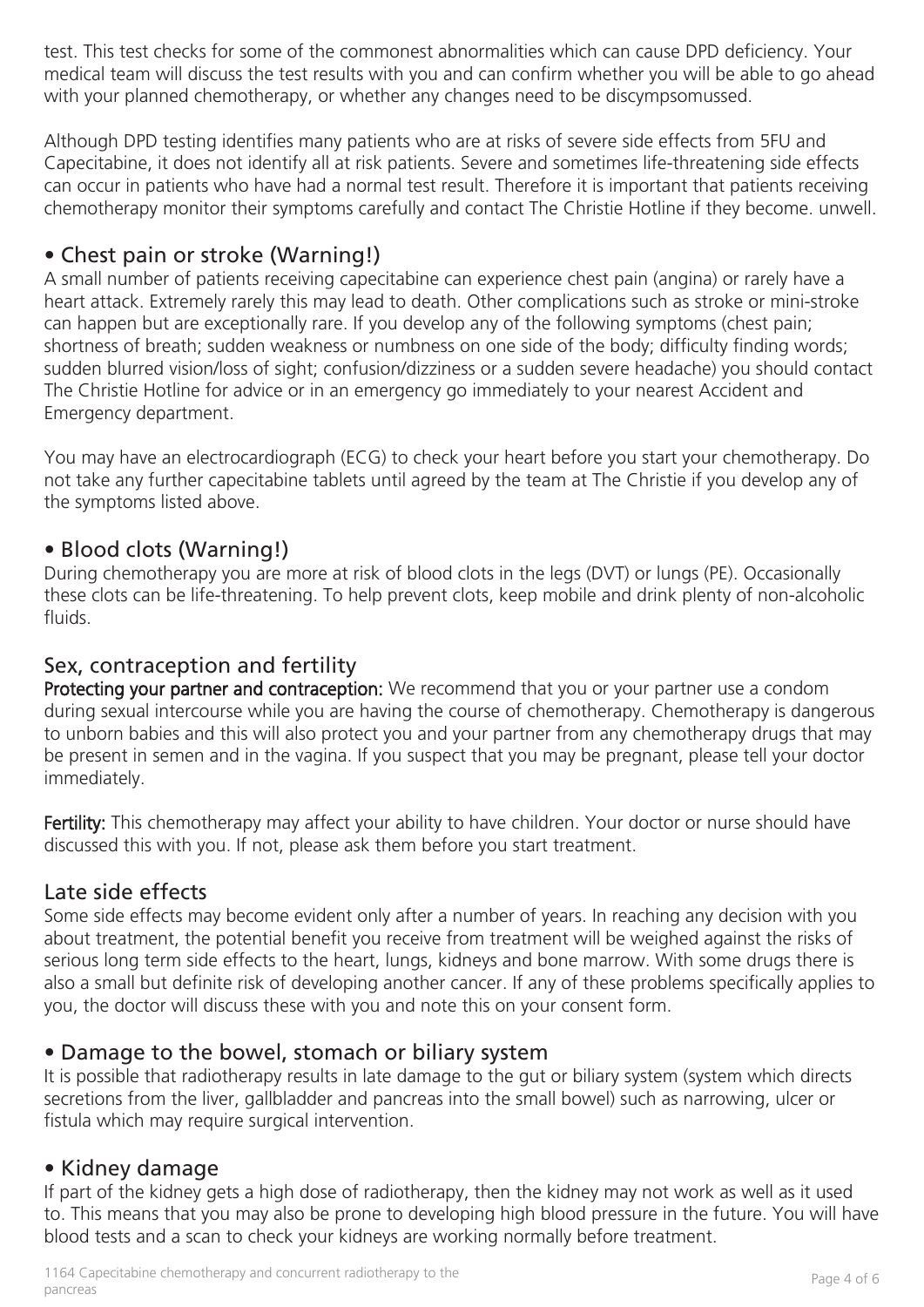## • Diabetes

Damage to the normal pancreas from radiotherapy can increase your risk of developing diabetes. If this occurs your doctor can treat it in the usual way.

#### **Contacts**

If you have any general questions or concerns about your treatment, please ring the area where you are having treatment:

| Administration enquiries                                                | 0161 918 7606/7610 |
|-------------------------------------------------------------------------|--------------------|
| Chemotherapy nurse                                                      | 0161 918 7171      |
| For urgent advice ring The Christie Hotline on 0161 446 3658 (24 hours) |                    |
|                                                                         |                    |
|                                                                         |                    |
|                                                                         |                    |